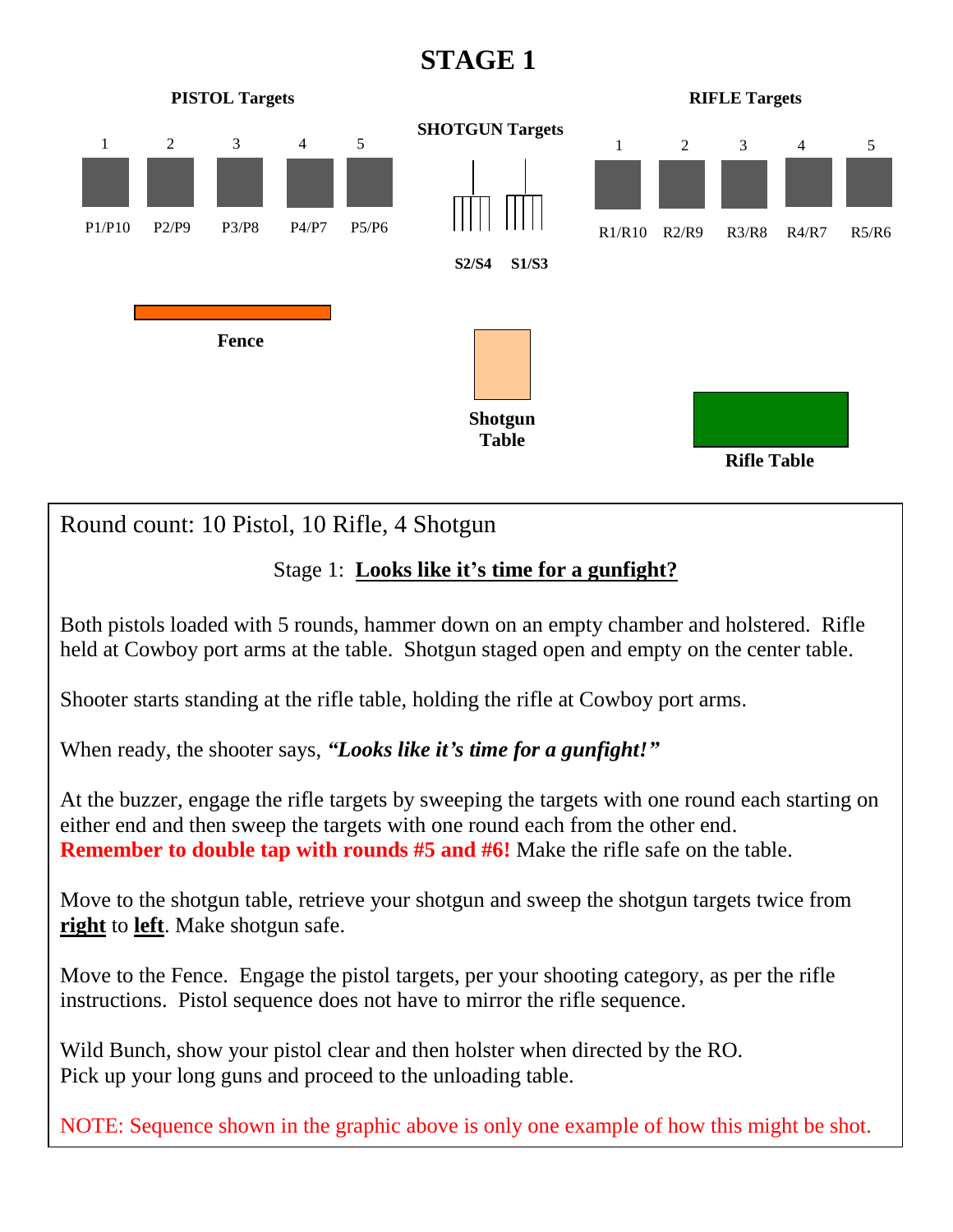## **STAGE 2**



Stage 2: **This just ain't your day!**

Both pistols loaded with 5 rounds, hammer down on an empty chamber and holstered. Rifle staged on the table or held at the rifle table. Shotgun staged open and empty on the center table.

Shooter starts standing at the rifle table in any SASS legal starting position. Shooter may be holding the rifle in any legal position if desired.

When ready, the shooter says, *"This just ain't your day!"*

At the buzzer, with your rifle, sweep the targets in a 1-2-4-2-1 sequence from either end. One round on the first target, 2 rounds on the second target, 4 rounds on the center target, 2 rounds on the  $4<sup>th</sup>$  target, and 1 round on the last target. Make the rifle on the table.

Move to the shotgun table, retrieve your shotgun and sweep the shotgun targets twice from **right** to **left**. Make shotgun safe.

Move to the Fence. Engage the pistol targets, per your shooting category, as per the rifle instructions. Pistol sequence does not have to mirror the rifle sequence.

Wild Bunch, show your pistol clear and then holster when directed by the RO. Pick up your long guns and proceed to the unloading table.

NOTE: Sequence shown in the graphic above is only one example of how this might be shot.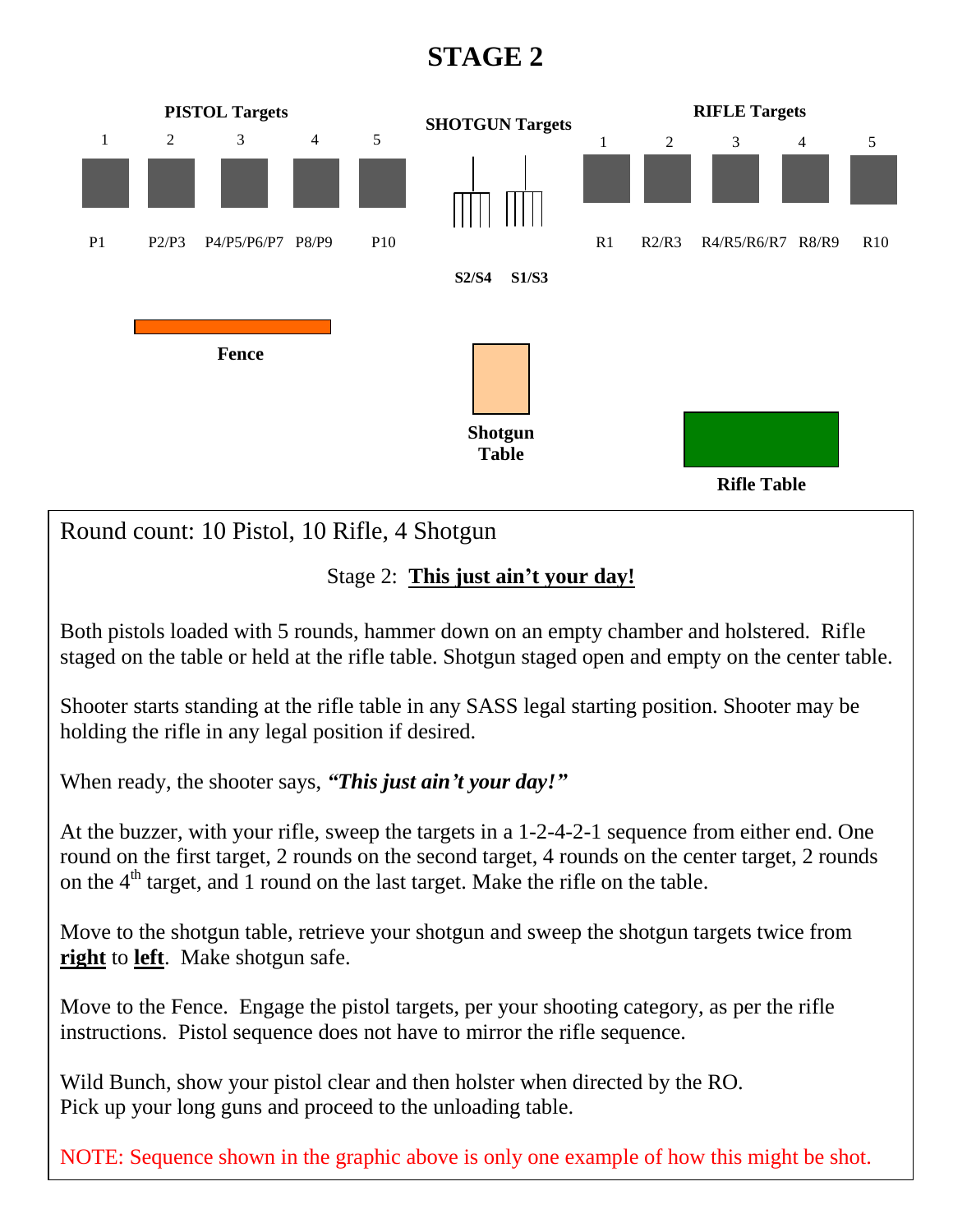